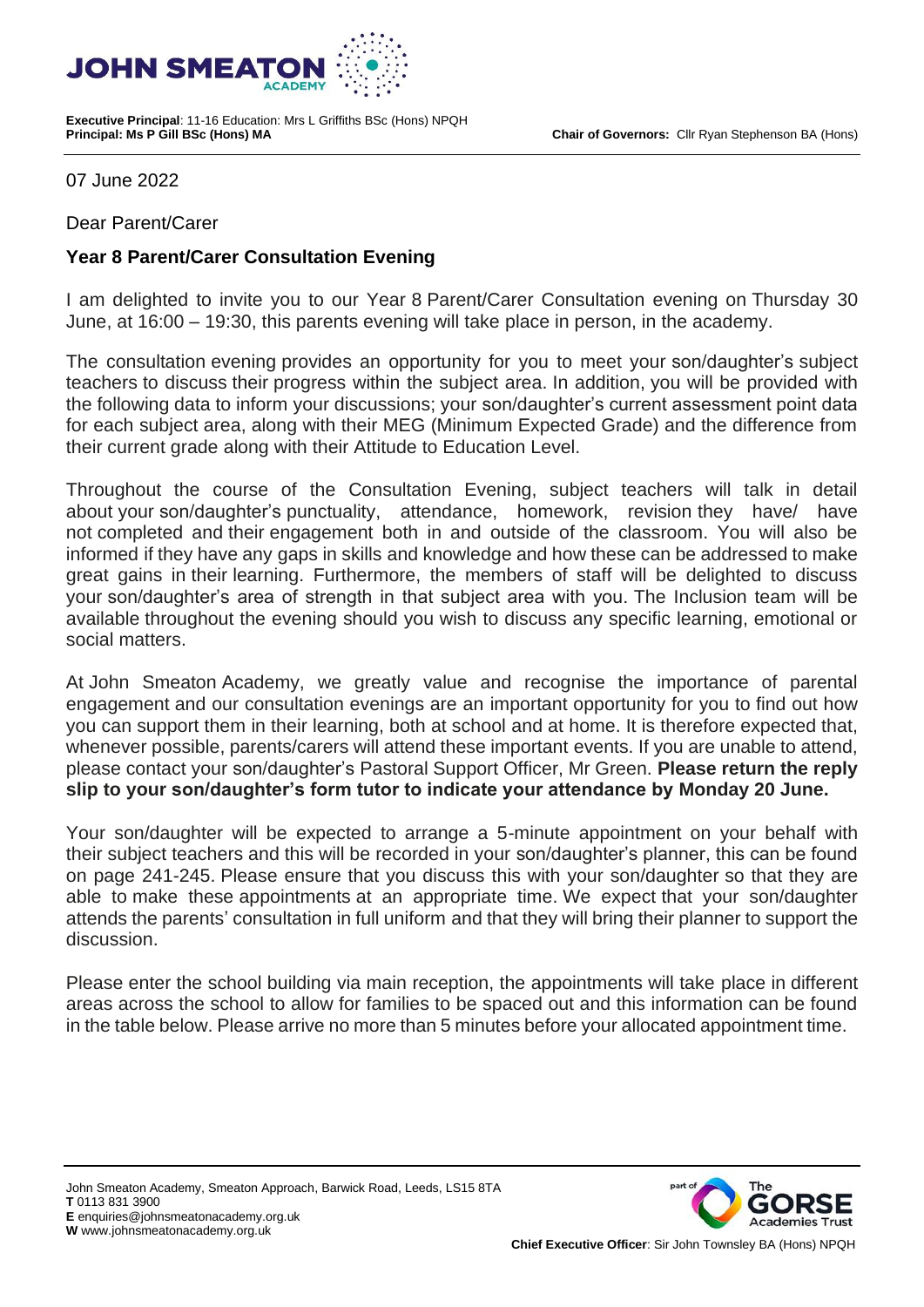

| <b>Venue</b>              | <b>Subject</b>     |
|---------------------------|--------------------|
| <b>Main Hall</b>          | English            |
|                           | <b>History</b>     |
|                           | Geography          |
|                           | RE                 |
| Performing Arts Studio    | <b>Music</b>       |
|                           | Drama              |
|                           | PF                 |
|                           | ICT                |
| Maths Corridor (G24, G25) | <b>Mathematics</b> |
| Maths Corridor (G19, G20) | Science            |
| Technology Corridor (G32) | Art                |
|                           | Technology         |

If you have any questions about the evening, please do not hesitate to contact me via email at [enquiries@johnsmeatonacademy.org.uk](https://johnsmeatonacademy-my.sharepoint.com/personal/huddlestonea01_johnsmeatonacademy_org_uk/Documents/SLT/Enrichment++/enquiries@johnsmeatonacademy.org.uk)

Yours faithfully

EOCOMMON

Mrs E O'Connor November 2012 1999 Mrs E O'Connor Nice Principal Assemblance Connor Connor New York 2013 1999 Mrs E O'Connor New York 2013 1999 Mrs E O'Connor Nice Principal Assemblance Connor New York 2013 1999 Mrs E O'Con Vice Principal

 $4$